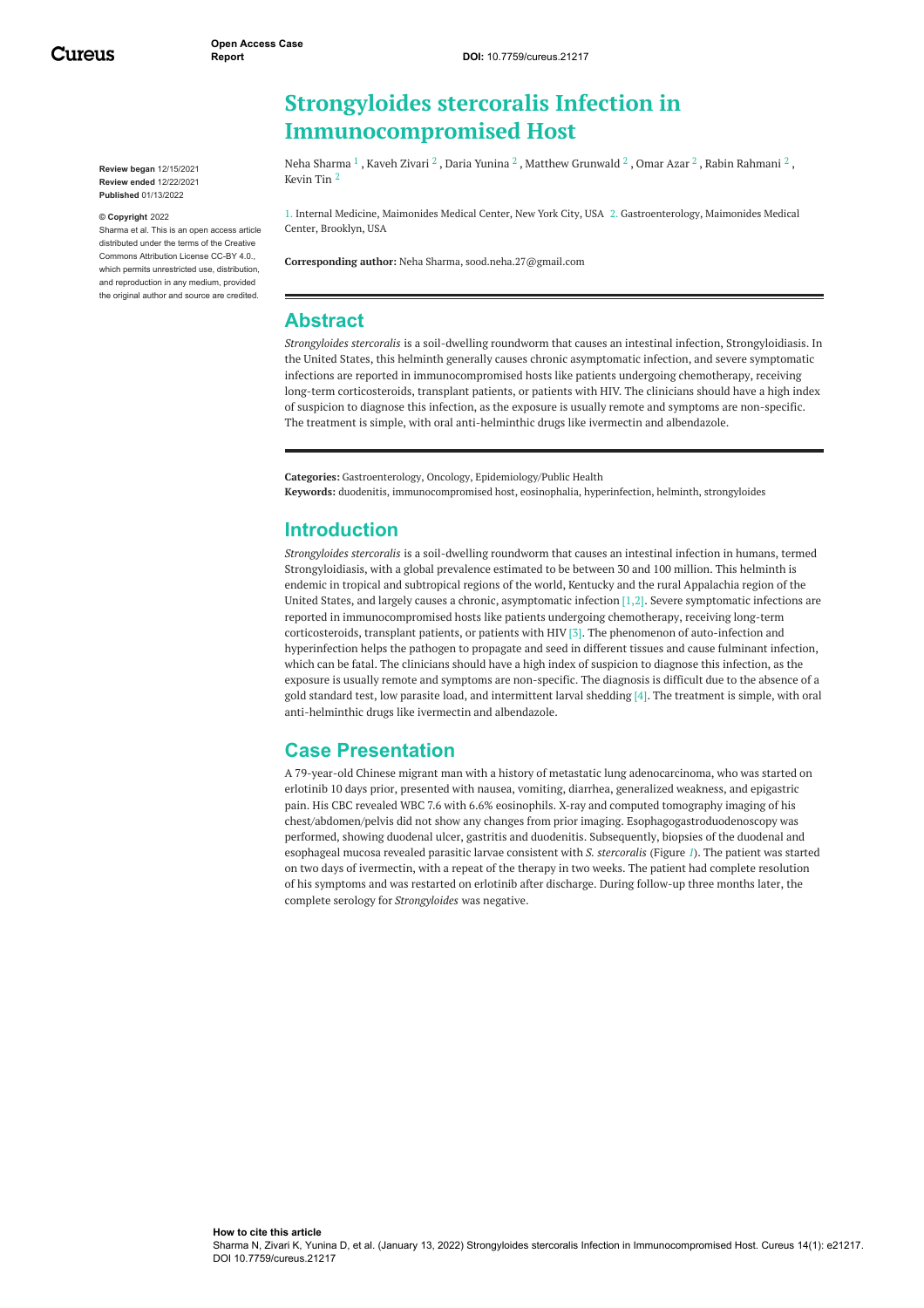<span id="page-1-0"></span>

**FIGURE 1: Duodenal mucosa with acute inflammation, reactive changes, and parasitic organisms, which was found to be Strongyloides stercoralis.**

### **Discussion**

The biology of *S. stercoralis* involves two separate life cycles: a free-living cycle and a parasitic cycle [5]. The infective larval form enters the human host by penetrating intact skin, and it travels up the bloodstream to reach pulmonary circulation. In the lungs, the larva penetrates the alveoli, ascends the tracheobronchial tree, and is swallowed to reach the intestine where the female worms penetrate the intestinal mucosa and lay the eggs parthenogenetically. These eggs mature into rhabditiform larva to be passed out in feces or reinfect the host through the perianal skin or intestinal mucosa and start the cycle all over again [6,7]. This auto-infective cycle helps the worm to maintain infection in the host indefinitely. In immunocompromised hosts, the rate of autoinfection escapes control by the host, overwhelming the immune system, resulting in hyperinfection and potentially life-threatening infection with up to 85%-100% mortality rate [1,2]. The clinical manifestations of acute infection are associated with larval migration route from a portal of entry to the intestine in the form of skin irritation, dry cough, and eventually gastrointestinal symptoms of diarrhea and abdominal pain. Chronic infection is usually asymptomatic in an immunocompetent host, with laboratory results showing peripheral eosinophilia. Hyperinfection in immunocompromised hosts is characterized by larval penetration beyond the usual route of migration. Patients experience crampy abdominal pain, watery diarrhea, difficulty swallowing, sore throat, bloating along with protein-losing enteropathy, which adds to the debility of the infection  $[1,4]$ .

Differential diagnosis in a patient with cancer who presents with esophagitis and duodenitis includes radiation-induced inflammation, chemotherapy leading to mucositis, infections such as *Candida*, herpes simplex, enterovirus, bacteria such as *H. pylori*, or parasitic infection. Our patient was diagnosed with esophagitis and duodenitis secondary to *Strongyloides* after tissue biopsy revealed larvae embedded in the intestinal mucosa. The larvae of *Strongyloides* have the potential ability to invade and survive for extended periods of time in human tissue. Depressed cell-mediated immunity secondary to a malignant tumor, combined with protein-calorie malnutrition, leads to a lack of granulomatous immune response to larvae in our patient. Several immunodiagnostic assays have been found ineffective in detecting disseminated *Strongyloides* infections. Although it is important to detect latent *S. stercoralis* infections before administering chemotherapy, a specific and sensitive diagnostic test is lacking. When acute esophagitis and duodenitis does present in these patients, it may be severe and disabling. It might result in hospitalization, placement of a feeding tube, or intravenous feedings. Other feared complications associated with the hyperinfection syndrome include intestinal obstruction due to worm burden or mesenteric